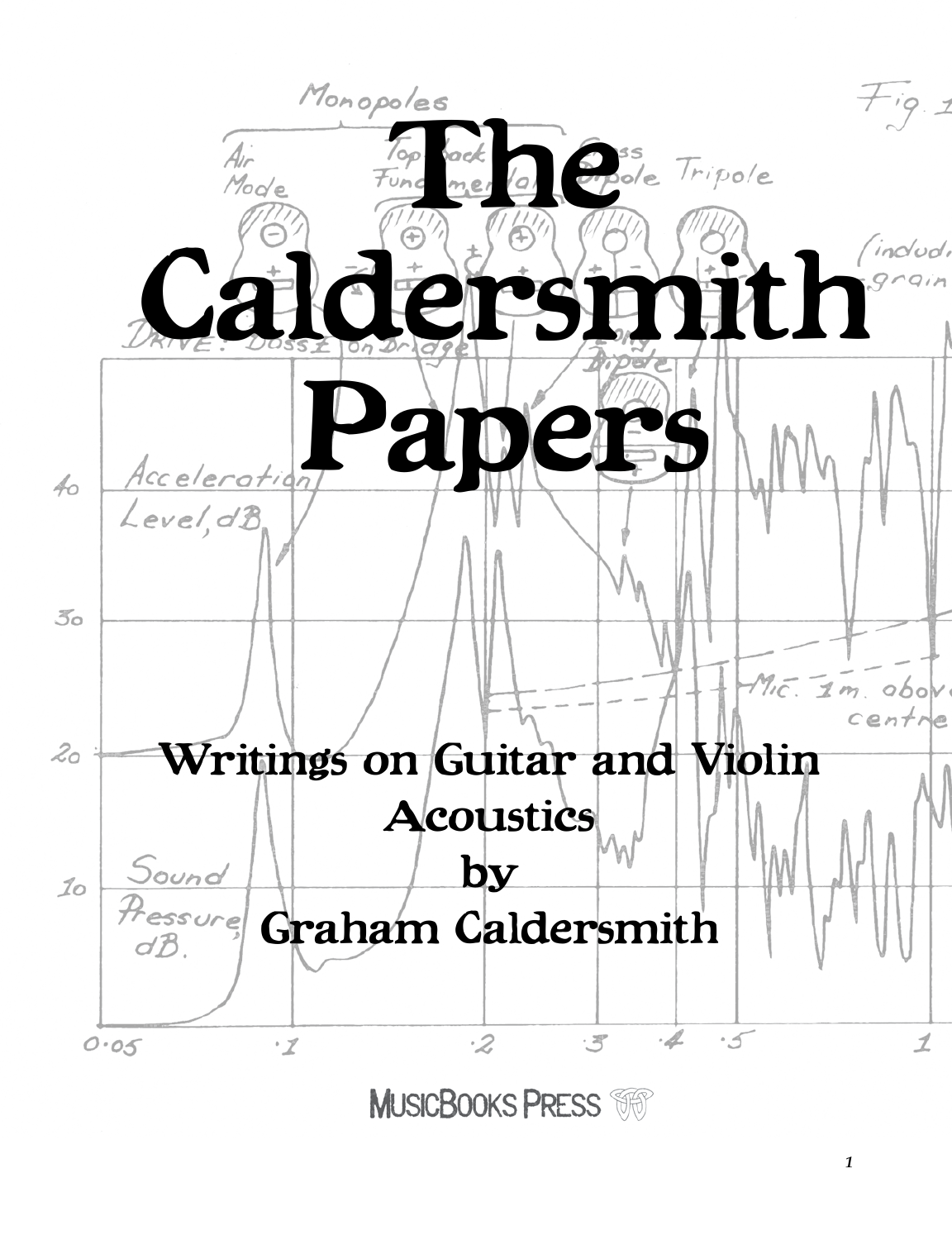Copyright © 2022 the Estate of Graham Caldersmith and Musicbooks Press

Published by MusicBooks Press PO Box 365, Jamison ACT 2614 Australia

All rights reserved. No part of the work covered by the copyright hereon may be reproduced or used in any form or by any means - graphic, electronic, recording, taping, web distribution, information storage or retrieval systems - without the written permission of the publisher. But feel free to ask.

First printed: 2022

ISBN: 978-0-6485880-1-6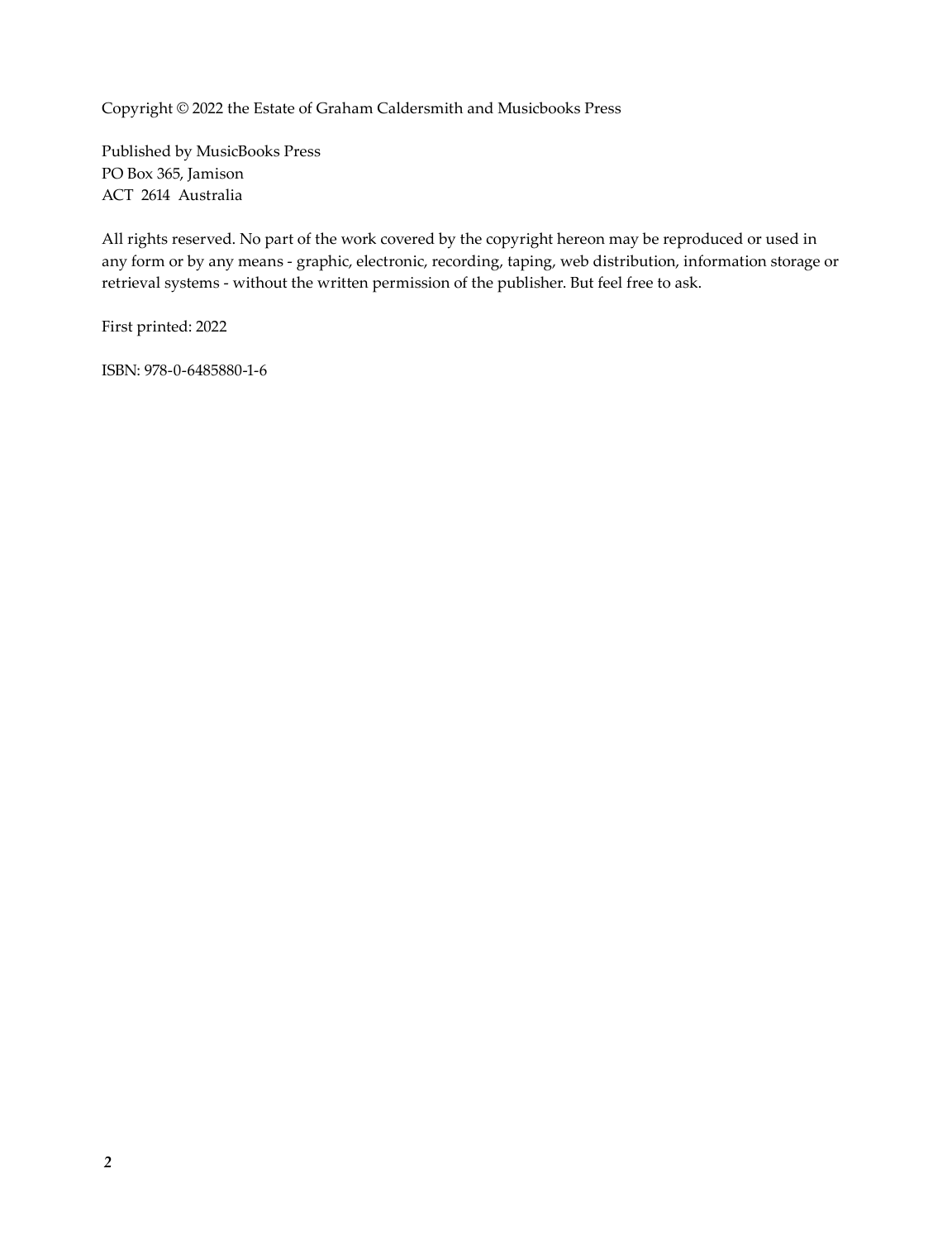# **CONTENTS**

# Chapter 1 The Guitar Family

| 1 - The Guitar Family Prospectus     |    |
|--------------------------------------|----|
| 2 - Toward A Classical Guitar Family |    |
| 3 - The Guitar Family, Continued     | 12 |
| 4 - Answering Questions              | 20 |

## Chapter 2 Guitar Acoustics

| 1 - Physics at the Workbench of the Luthier                     | 22 |
|-----------------------------------------------------------------|----|
| 2 - Dissolving the mysteries                                    | 27 |
| 3 - Sound and Acoustics - An Outline                            | 36 |
| 4 - A Letter from Graham Caldersmith                            | 39 |
| 5 - Guitar Frequency Response                                   | 42 |
| 6 - Radiation from Lower Guitar Modes                           | 54 |
| 7 - Vibration Geometry and Radiation Fields in Acoustic Guitars | 61 |
| 8 - Testing Tonewood samples                                    | 68 |

# Chapter 3 Old and New Violins

| 1 - The Violin Quality Debate: Subjective and Objective Parameters | 71 |
|--------------------------------------------------------------------|----|
| 2 - Why Are Old Violins Superior                                   | 82 |
| 3 - A Violin Quality Assessment Method - Pilot Study               | 85 |
| 4 - A Violin Quality Assessment Method: Study II                   | 90 |

#### Chapter 4 Violin Structure

| 1 - Reconciling Structural and Acoustic Design in Violin Making        | 95  |
|------------------------------------------------------------------------|-----|
| 2 - Arching and Voicing in Violin Plates                               | 102 |
| 3 - A letter to the editor of the Catgut Acoustical Society Newsletter | 106 |

## Chapter 5 Violin Experiments

| 1 - A New Fiddle Family - The Almas       | 108 |
|-------------------------------------------|-----|
| 2 - Alternative Configuations for Fiddles | 113 |

### Chapter 6 Violin Varnish

| 1 - The Acoustic and Aesthetic Effects of Cremonese Wood Preparation | 119 |
|----------------------------------------------------------------------|-----|
| 2 - Violin Varnish and Sealers                                       | 130 |

# Chapter 7 Violin Making in Australia

| 1 - A Preliminary Report on Violin Making and Research in the US           | 135 |
|----------------------------------------------------------------------------|-----|
| 2 - Australian Violin Making - 1986 - Crossroads                           | 137 |
| 3 - Violin Making: 20th Century Perspectives -                             | 139 |
| 4 - Further Correspondence on Australian Violin Making - 1986 - Crossroads | 142 |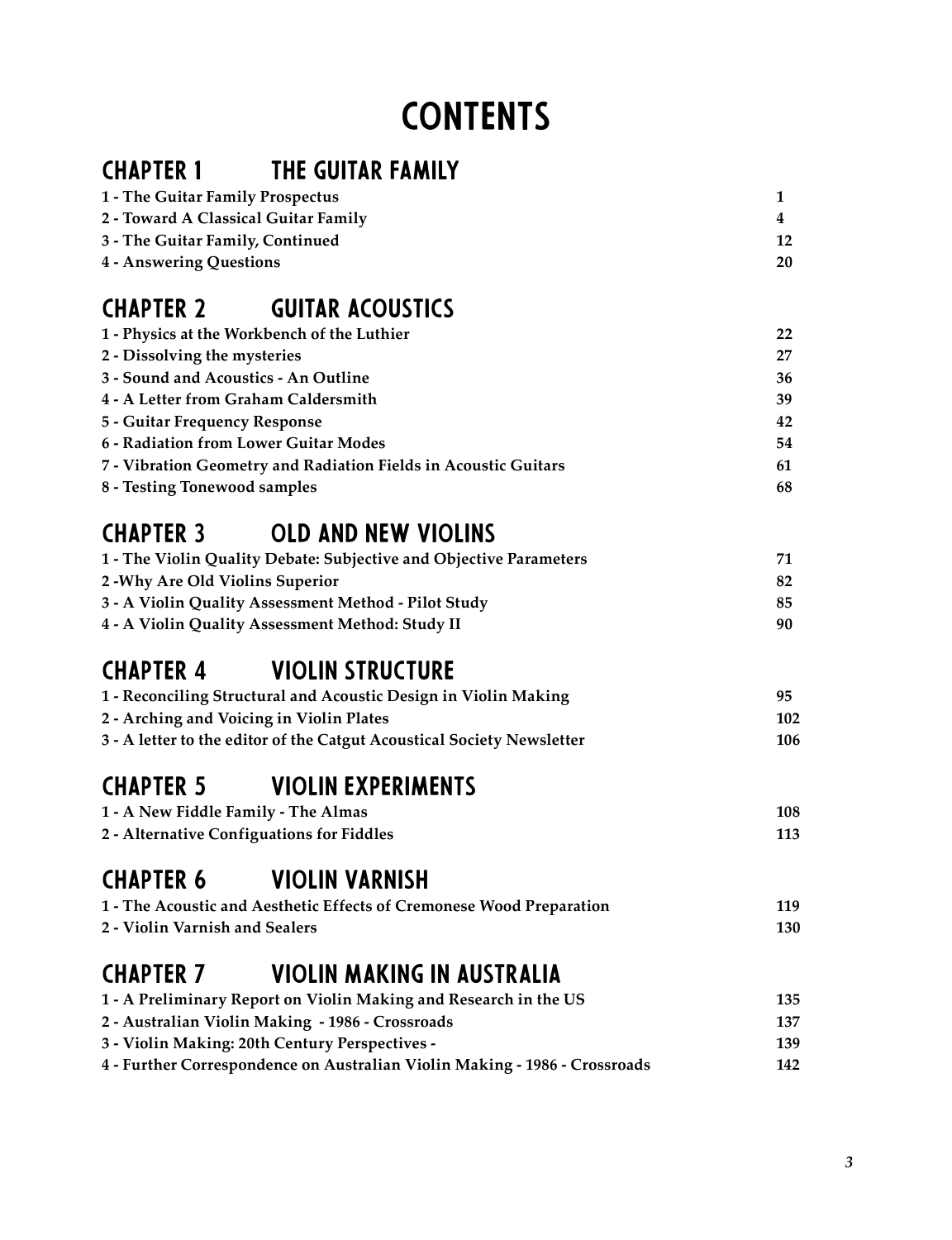# Chapter 8 From the Catgut Acoustical Society Newsletter

| 1 - Low Range Guitar Function and Design                  | 145 |
|-----------------------------------------------------------|-----|
| 2 - Plate Fundamental Coupling and its Musical Importance | 152 |
| 3 - Vibration Theory and Wood Properties                  | 158 |
| 4 - Vibration Theory and Wood Properties II               | 165 |
| 5 - Wood Properties from Sample Plate Measurements        | 169 |

#### Chapter 9 Other Acoustics Research

| 1 - Guitar as a Reflex Enclosure                 |  |
|--------------------------------------------------|--|
| 2 - Vibrations of Orthotropic Rectangular Plates |  |



#### Acknowlegements and Thanks

Thank you to the editors, publishers and custodians of the various journals that published Graham Caldersmith's articles over the years who have graciously allowed these articles to be republished, as well as a number of people who have helped along the way: Tim Olsen of the *Guild of American Luthiers/American Lutherie*, Timothy P. White of the *Journal of Guitar Acoustics*, Julius Vande Kopple of the *Catgut Acoustical Society Forum of the Violin Society of America*, Susanne Stormer of *Acta Acustica united with Acustica*, Christian Lloyd of *The Strad*, The Violin Centre in Gordon NSW for the scans, Tim Kain of Guitar Trek for the photos, Nicole Kessissoglou of UNSW for her help in tracking down several articles.

The text and illustrations for the republished articles have been assembled from a variety of sources. Sometimes the original publishers had the text as digital files, which made it a relatively simple process. Others required OCR software applied to scanned originals where they were available or PDF files of the original, which can be of variable quality, while a few required retyping the entire text. Many thanks to Kevin Bradley for his forensic proof-reading and Angela MacPherson for her proof-reading and ongoing encouragement and assistance.

Graham McDonald MusicBooks Press April 2022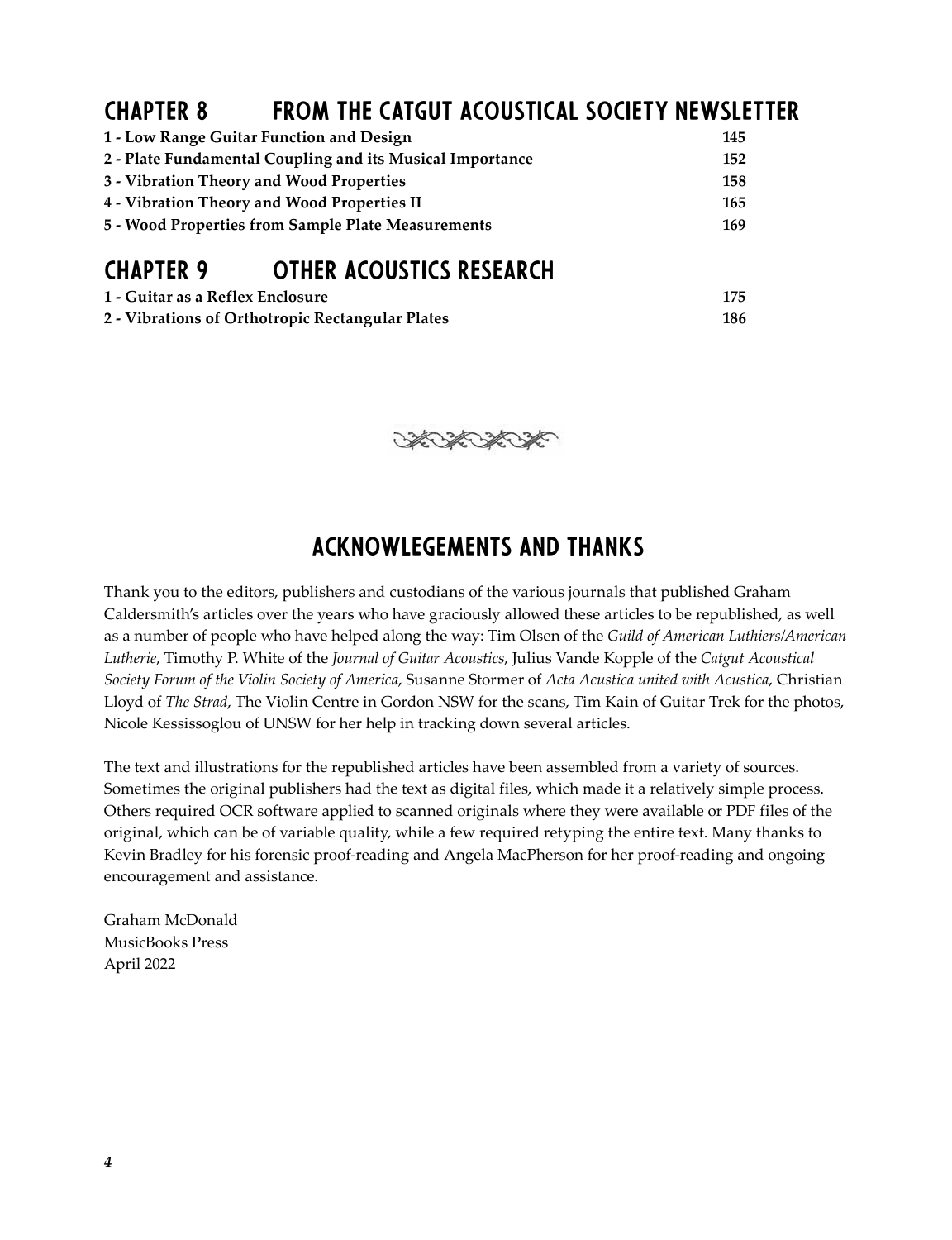#### Graham Caldersmith 26 November, 1943 - 5 October 2019

An Introduction

Graham Caldersmith was born on the North Shore of Sydney, NSW, and with a science degree became a high school science teacher in 1967. He had built a guitar while still in high school, played music in folk clubs while experiementing with making more guitars.

He moved to Canberra in 1971 to study astrophysics (literally 'rocket science') at the Australian National University and this in turn led to the study of music acoustics with renowned acoustician Neville Fletcher. His guitar building activities expanded to include violin family instruments and his research embraced the study of both types of stringed instruments.

Inspired by the idea of the bowed string quartet and the expanded family of these instruments developed by Carleen Hutchins of the Catgut Acoustical Society (CAS), Graham developed the idea of a family of classical guitars including a bass, a baritone and a treble, tuned a fourth above a standard guitar. More than 30 years later Guitar Trek, a Canberra based quartet using these guitar family instrments are still performing and recording both arranged classical repertoire and newly commissioned works.

Graham was awarded a Churchill Fellowship in 1982, which enabled him to spend some weeks in the US and attend the Catgut Acoustical Society's conference in DeKalb, IL where he made contact with Carleen Hutchins and many of the other researchers of the CAS.



*Graham Caldersmith (l), Colin McJannett and Tom Rummery, early 1970s*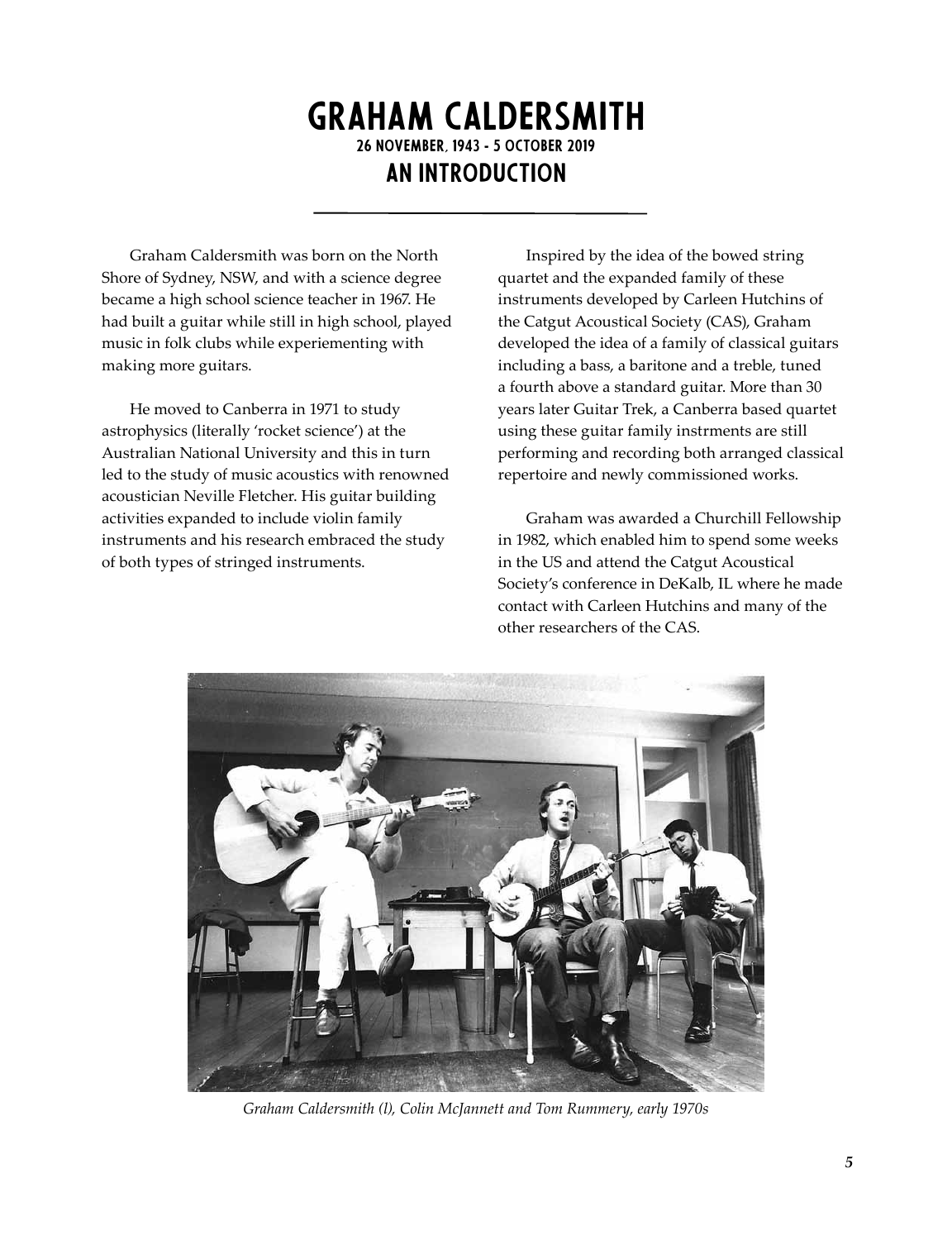The Fellowship also allowed him to attend the 1982 annual convention of the Guild of American Luthiers (GAL), held that year in Estes Park, CO. Over the next couple of decades he contributed 13 articles to the *CAS Newsletter/Journal* and 11 articles for the GAL's *American Lutherie* and its predecessors. In addition he had articles published in academic acoustics journals in America, Europe and Australia, most of which are republished in this book. Exceptions are two articles Graham co-published with Prof. Thomas D Rossing. We have not been able to contact Prof. Rossing to seek permission to republish, so they have regrettably been excluded.

Graham became a full-time luthier in 1980, basing himself in Canberra until the mid-90s when he and his then wife, Marlies Nordhof, moved to the small town of Kendall on the NSW mid-north coast, where they built a luthier's dream house with an extensive workshop on the ground floor and living quarters above. Following a marrige breakup, and finding a new partner, Angela MacPherson, he moved 40km inland to the mountain village of Comboyne in 2006.



*In the workshop at Comboyne, NSW, 2011*

The many articles he wrote on music instrument acoustics for both an academic and a lay audience have contributed to a broader understanding of how stringed instruments work. He was great believer in that knowing how the sound is being produced can help to build better instruments. In addition he was a great proponent of using Australian timbers, especially King Billy pine (athrotaxis selaginoides ) for soundboards and Tasmanian blackwood (acacia melanoxylon) for bodies and necks.



*Graham at the GAL convention in Takoma,WA in 1998*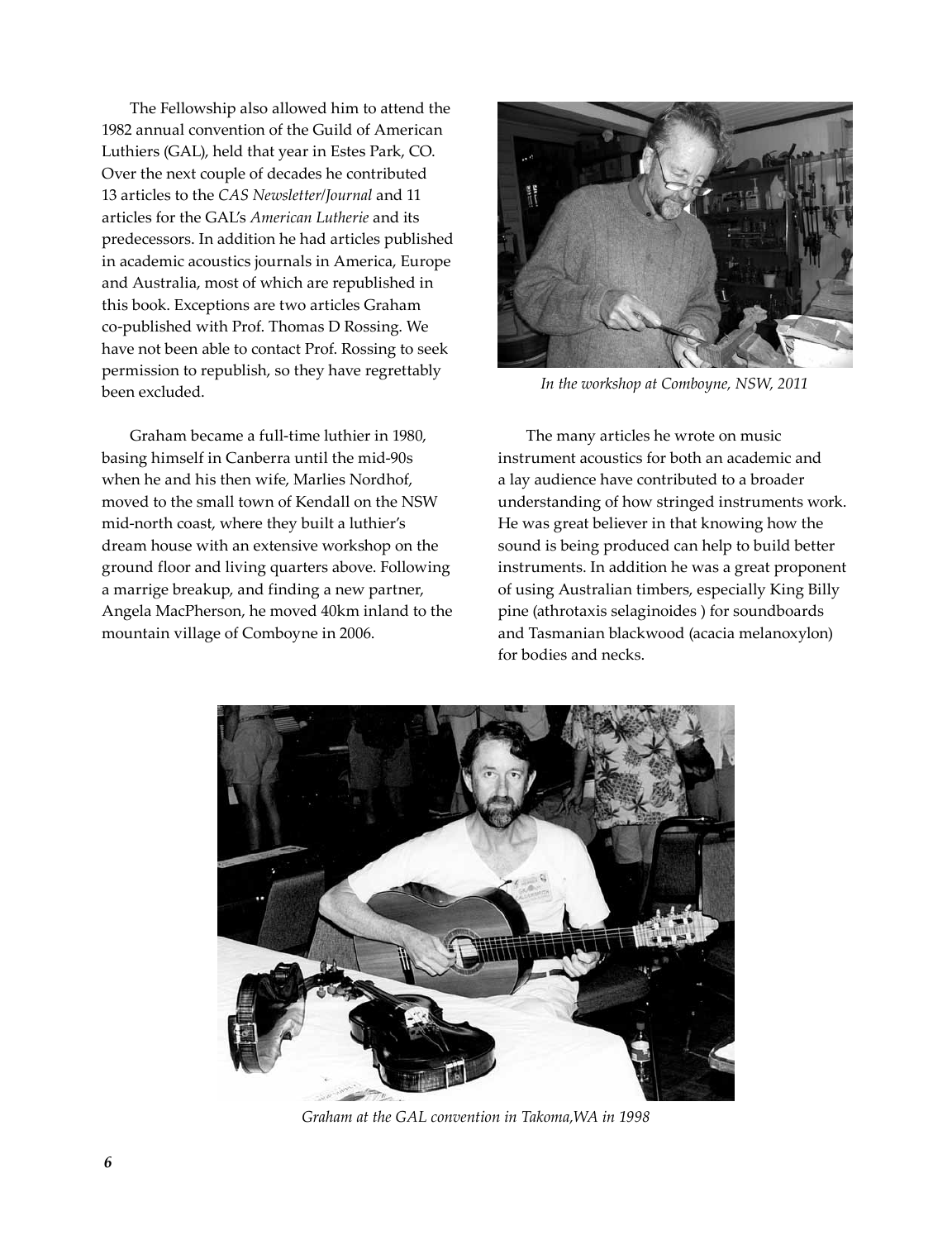Over his career he made over 200 guitars (mostly classical), 116 violins, 60 violas and 38 cellos. He was fascinated by Greg Smallman's development of lattice-braced classical guitars and did whatever he could to promote Smallman's ideas and the growth of the 'Australian School' of classical guitar building. He took much inspiration from Smallman's work and developed his own guitars following on from Smallman's innovations.

Graham was always part of his local community's activities. He was a founder and ongoing sponsor of the Kendall National Violin Competition, donating a violin made from Australian timbers as first prize for 18 years. He enthusiastically took part in amateur theatricals, had a passion for (at times, very) vulgar bush poetry and joined the local volunteer bush fire brigade when he moved to Comboyne as well as being a long time supporter of Sustainable Population Australia.



*In full flight as bush poet Megafluff McSquirter*

In recognition of his work he was awarded an Order of Australia Medal in 2016 for his services to Australian musical instrument making. He died in 2019 after a long struggle with multiple myeloma, a blood cancer which he suspected was the result of exposure to lacquers and thinners over many years. He is missed by his friends and the wider musical community in Australia and around the world.



*With Angela at Government House in Sydney after being presented with his Order of Australia Medal*